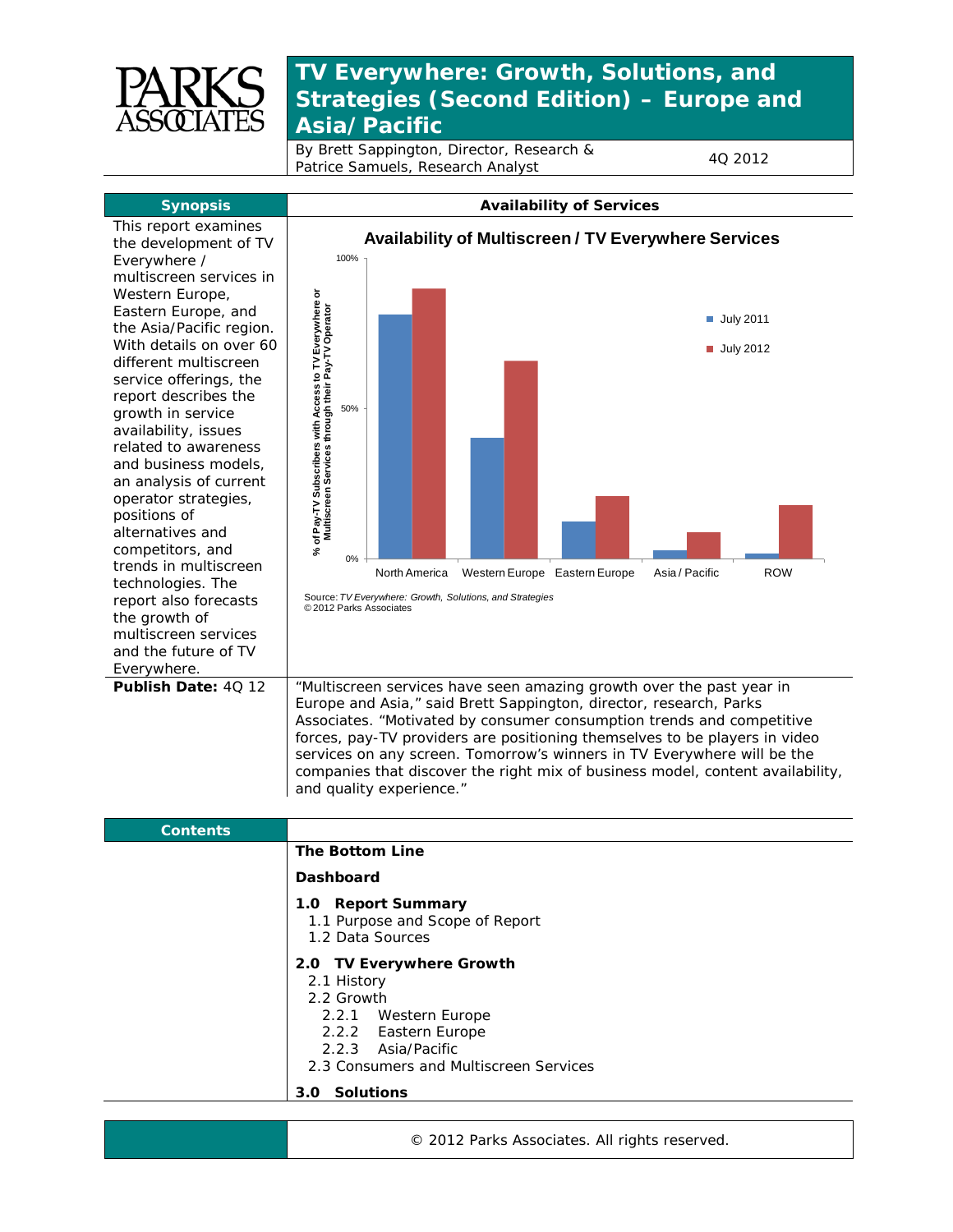

## **TV Everywhere: Growth, Solutions, and Strategies (Second Edition) –** *Europe and Asia/Pacific*

By Brett Sappington, Director, Research & Patrice Samuels, Research Analyst 4Q 2012

| 3.1 Ecosystem<br>3.2 Solutions and Enablers<br>3.2.1 CDNs and OTT Platforms<br>3.2.2 Middleware Solutions and System Integrators<br>3.2.3 CE-based Solutions<br>3.3 Digital Rights Management and Conditional Access<br>3.4 Adaptive Streaming<br>3.5 Trends |
|--------------------------------------------------------------------------------------------------------------------------------------------------------------------------------------------------------------------------------------------------------------|
| 4.0 Strategies<br>4.1 Business Models<br>4.2 Content Licensing<br>4.3 Threats<br>4.3.1 OTT Services<br>4.3.2 Mobile TV<br>4.4 Virtual MSOs                                                                                                                   |
| 5.0 Forecasts<br>5.1 Methodology and Assumptions<br>5.2 Forecast                                                                                                                                                                                             |
| 6.0 Implications<br>6.1 Service Providers<br>6.2 Solution Providers                                                                                                                                                                                          |
| 7.0 Glossary and Index<br>7.1 Glossary<br>7.2 Index                                                                                                                                                                                                          |
|                                                                                                                                                                                                                                                              |

| <b>Figures</b> |                                                                          |
|----------------|--------------------------------------------------------------------------|
|                | Availability of Multiscreen / TV Everywhere Services                     |
|                | Worldwide TV Everywhere Initiatives - By Region and Category             |
|                | Worldwide TV Everywhere Initiatives - By Client Device and Content Type  |
|                | Multiscreen Initiatives - Western Europe                                 |
|                | Multiscreen Initiatives - Eastern Europe                                 |
|                | Multiscreen Initiatives - Asia/Pacific                                   |
|                | Awareness of TV Everywhere Services - Western Europe                     |
|                | Awareness of TV Everywhere Services - Western Europe                     |
|                | TV Everywhere Usage - Western Europe                                     |
|                | Video Access on Tablets - Western Europe                                 |
|                | TV Everywhere Ecosystem                                                  |
|                | OTT Platforms                                                            |
|                | Middleware Solutions and System Integrators                              |
|                | CE-based Solutions                                                       |
|                | Conditional Access and DRM Solutions                                     |
|                | TV Everywhere Business Models                                            |
|                | Factors in TV Everywhere Content Negotiations                            |
|                | Premium Online Video Providers - Europe                                  |
|                | Notable Mobile TV Offerings in Europe and APAC                           |
|                | Forecast Methodology                                                     |
|                | Forecast: Pay-TV Subscribers with Access to TV Everywhere / Multiscreen  |
|                | <b>Services</b>                                                          |
|                | Forecast: Pay-TV Operators Offering TV Everywhere / Multiscreen Services |